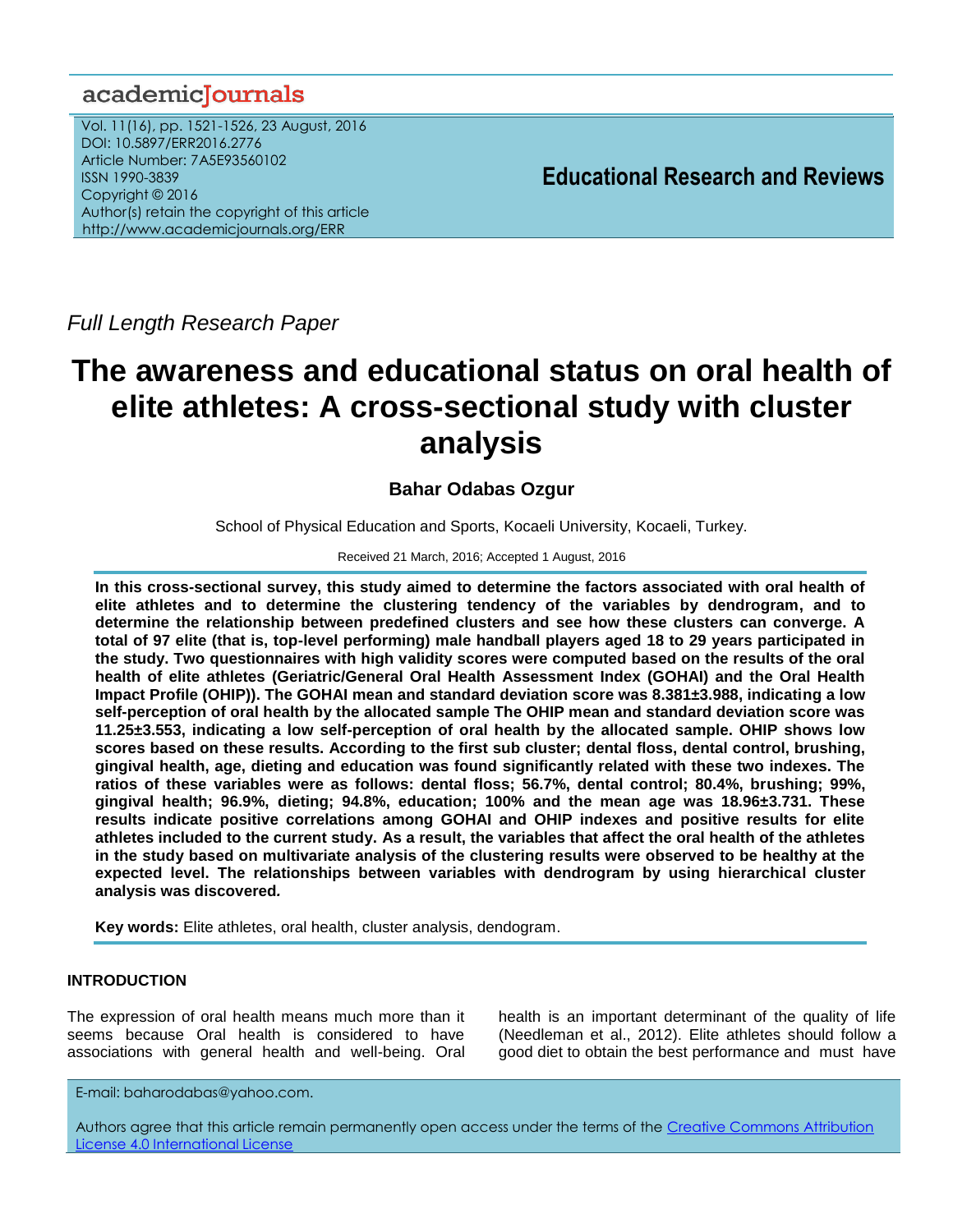good oral health as well. Oral health and general health are two important components. Consequently, oral health is integral to general health (Ashley et al., 2015).

There are multiple factors which causes athletes to have dental problems like the effects of energy drinks, regular tooth brushing and flossing, individual biology, the physical and socio-economic environment, personal behaviors and lifestyle, and the organization of health care (Rajapakse et al., 2007).

Dietary carbohydrate intake is one of the most effective factor for dental caries, and the acidic foodstuffs and beverages are the main factors causing tooth decay. It has been recommended that in order to reduce the occurrence of dental erosion, the amount and frequency of carbohydrate intake, a sugary fruit drinks (including sports drinks), vinegar, citrus fruits and berries should be limited (Baumgartner et al., 2009). Oral health is related to diet in many ways, for example, through nutritional influences on cranio-facial development and oral infectious diseases. Dental diseases include a number of local problems, including inflammation of the pulp (pulpitis), infection and most commonly, decay. Periodontal disease, gum disease, grinding teeth (bruxism), tooth trauma and an abnormal bite are also causes (Sheiham, 2001).

In modern society oral health has an important role in facial appearance. Physical appearance of the athlete provides a very significant impact. Tooth loss can be very hard on athletes, and at times embarrassing thing to cope with especially when it has some effects on speech. This is a situation that cannot be accepted for athletes (Moynihan and Petersen, 2004; Chen et al., 1997).

The health of oral tissues and organs are, inevitably related to the chemical, physical and physiological characteristics of foods and diets. Hence the importance of a healthy diet and nutrition are very high (Wang and Lussi, 2012). Dental caries is caused by the interaction of microbes (plaque), dietary factors and their fermentation on teeth. The acid is produced when sugars (mainly sucrose) in foods or drinks react with bacteria present in the dental biofilm (plaque) on the tooth surface (Loveren et al., 2012; Wang et al., 2002).

The increasing quality of life is associated with [dental](http://dx.doi.org/10.1007/978-0-387-78665-0_5464)  [caries.](http://dx.doi.org/10.1007/978-0-387-78665-0_5464) Consequently, medical care and social programs are focusing increasingly upon enhancement of patients' quality of life (Natio et al., 2006). Individuals and athletes should be recommended to reduce the frequency with which they consume foods containing free sugars, limit the amount of free sugars consumed, facilitating good nutrition and physical well-being to achieve maximum sporting potential. In countries where fluoride toothpaste is accessible, individuals and athletes should be recommended to brush their teeth with a fluoride toothpaste twice a day (Bryant et al., 2011).

The study aims to determine the factors associated with oral health of elite athletes, and to determine the

clustering tendency of the variables by dendrogram. It has been also interested with using hierarchical clustering method to determine the relationship between predefined clusters and see how these clusters can converge.

#### **MATERIALS AND METHODS**

A total of 97 elite (that is, top-level performing) male handball players aged 18 to 29 years participated in the study. Written informed consent was received from each participant after the aims and methods of the study were explained. Participants were free of drugs. Their physical examinations and routine laboratory analyses were in normal ranges. Smokers, individuals on medication and had muscle injuries or who have developed muscle lesions were not included to the study. Self-report questionnaire data were collected from a sample of 97 athletes. The periodontal condition was assessed by a dentist.

#### **Study design and sampling method**

The design of the study was a cross-sectional survey. 97 elite handball players selected as subjects using "Random Sampling Method" who played in Turkish handball league.

#### **Study questionnaires**

Two questionnaires with high validity scores were computed based on the results of the oral health of elite athletes. One of them was GOHAI the well-established Geriatric/General Oral Health Assessment Index. The other was frequently used questionnaires which include the Oral Health Impact Profile (OHIP) (Slade and Spencer, 1994, Atchinson and Dolan, 1990). The GOHAI has been adapted for general use, translated and tested on the samples of adults in many countries, independently or compared to other indices (Kristjansson et al., 2003).

Aiming to evaluate elderly oral health self-perception, GOHAI utilizes the original questionnaire composed of 12 items divided in 3 dimensions that address physical function, pain and discomfort, and psychosocial aspects (Atieh, 2008). Patients were questioned about the frequency at which they experience any of 12 listed problems, using a three-value scale (Table 1). The final score was classified as high (34 to 36 points), moderate (31 to 33 points) and low  $( \leq 30 \text{ m})$ points) self-perception. OHIP questionnaire contains 49 questions. It contains seven dimensions, with seven questions in each dimension (Davit et al., 2009).

#### **Statistical analysis**

Mean and standard deviation (SD) were calculated for continuous variables. The normality of the variables was analyzed by Kolmogorov–Smirnov test. Hierarchical Cluster Analysis (CA) of modern multivariate statistical methods was employed to find the clustering tendency of the variables. The dendrogram of the variables was found by means of the Average Linkage (betweengroups) Cluster Method. Classifications are generally pictured in the form of hierarchical trees, also known as dendrograms. CA is one of the primary methods of modern multivariate analysis. Because of its utility, clustering has emerged as one of the leading methods of multivariate analysis. CA is a multivariate statistical method which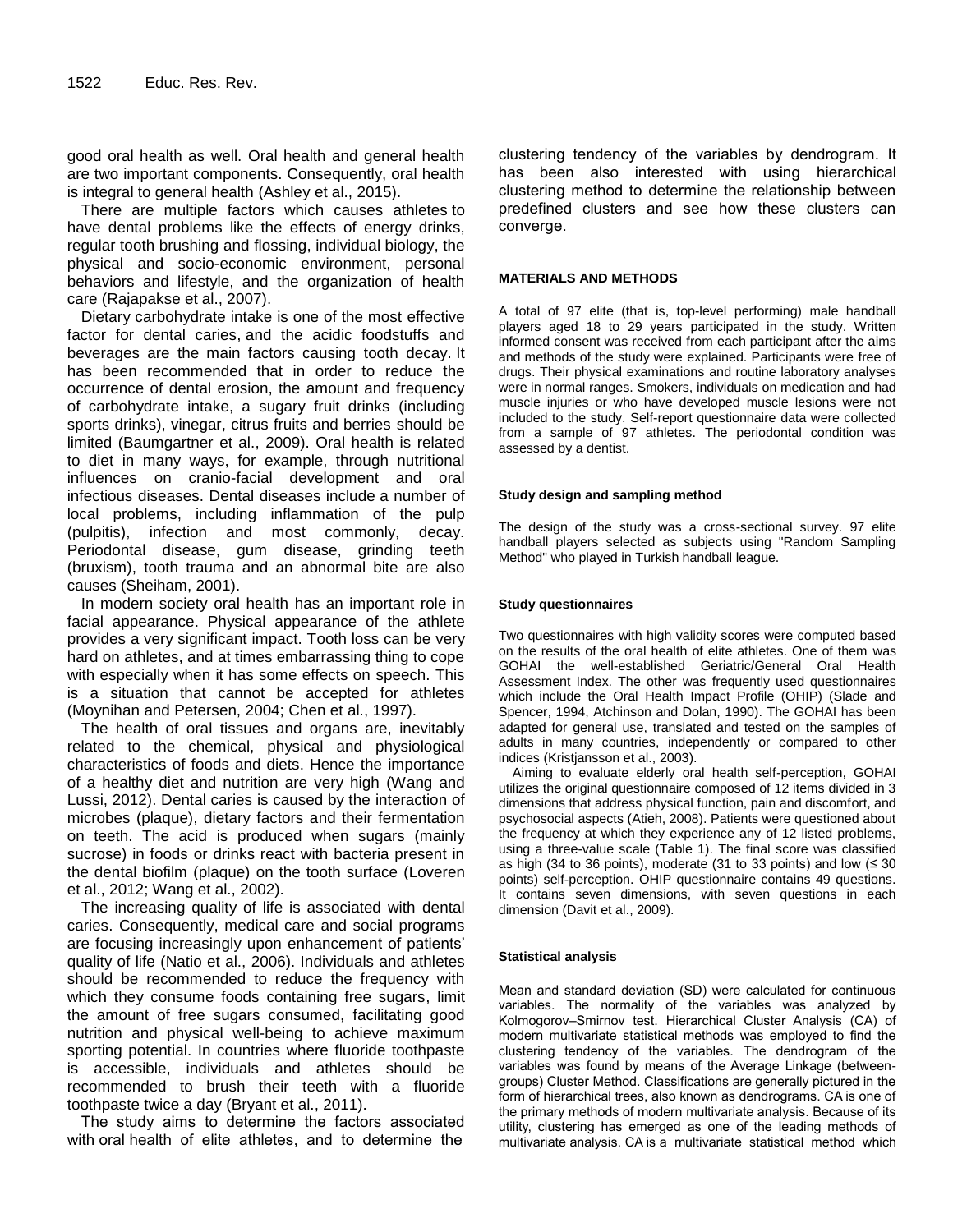| <b>GOHAI index</b>                           | <b>Always</b> | <b>Sometimes</b> | <b>Never</b> |
|----------------------------------------------|---------------|------------------|--------------|
| Limit the kinds of food consumed             |               |                  |              |
| Trouble biting or chewing                    |               |                  |              |
| Able to swallow comfortably                  |               |                  |              |
| Unable to speak clearly                      |               |                  |              |
| Able to eat without discomfort               |               |                  |              |
| Limit contact with people                    |               |                  |              |
| Pleased with appearance of teeth             |               |                  |              |
| Use medication to relieve pain               |               |                  |              |
| Worried about teeth, gum or dentures         |               |                  |              |
| Self-conscious about teeth, gums or dentures |               |                  |              |
| Uncomfortable eating in front of others      |               |                  |              |
| Sensitive to hot, cold or sweet food         |               |                  |              |

**Table 1.**The 12 items utilized in the GOHAI index using a Likert scale.

#### DENDROGRAM USING WARD METHOD RESCALED DISTANCE CLUSTER COMBINE



**Figure 1.** Dendogram shows the sub clusters of variables.

was originally developed for biological classification (Kettenring, 2006). Two-sided p values were considered statistically significant at P≤0.05. Statistical analyses were carried out by using the statistical packages for social sciences (SPSS) 15.0 for Windows (SPSS Inc., Chicago, IL, USA).

## **RESULTS**

To indicate the connections between variables, cluster

method was used which identified two main distinct groups, with each cluster having several related features (Figure 1). These two clusters were named on the basis of their key characteristics. The first cluster included the following: Dental floss, Dental control, Brushing, Gingival health, OHIP, GOHAI, Age, Dieting and Education. The second cluster included; marital status, smoking, monthly income, mouth injury, teeth grinding, mouth guard, health insurance, and body mass index (BMI). It should be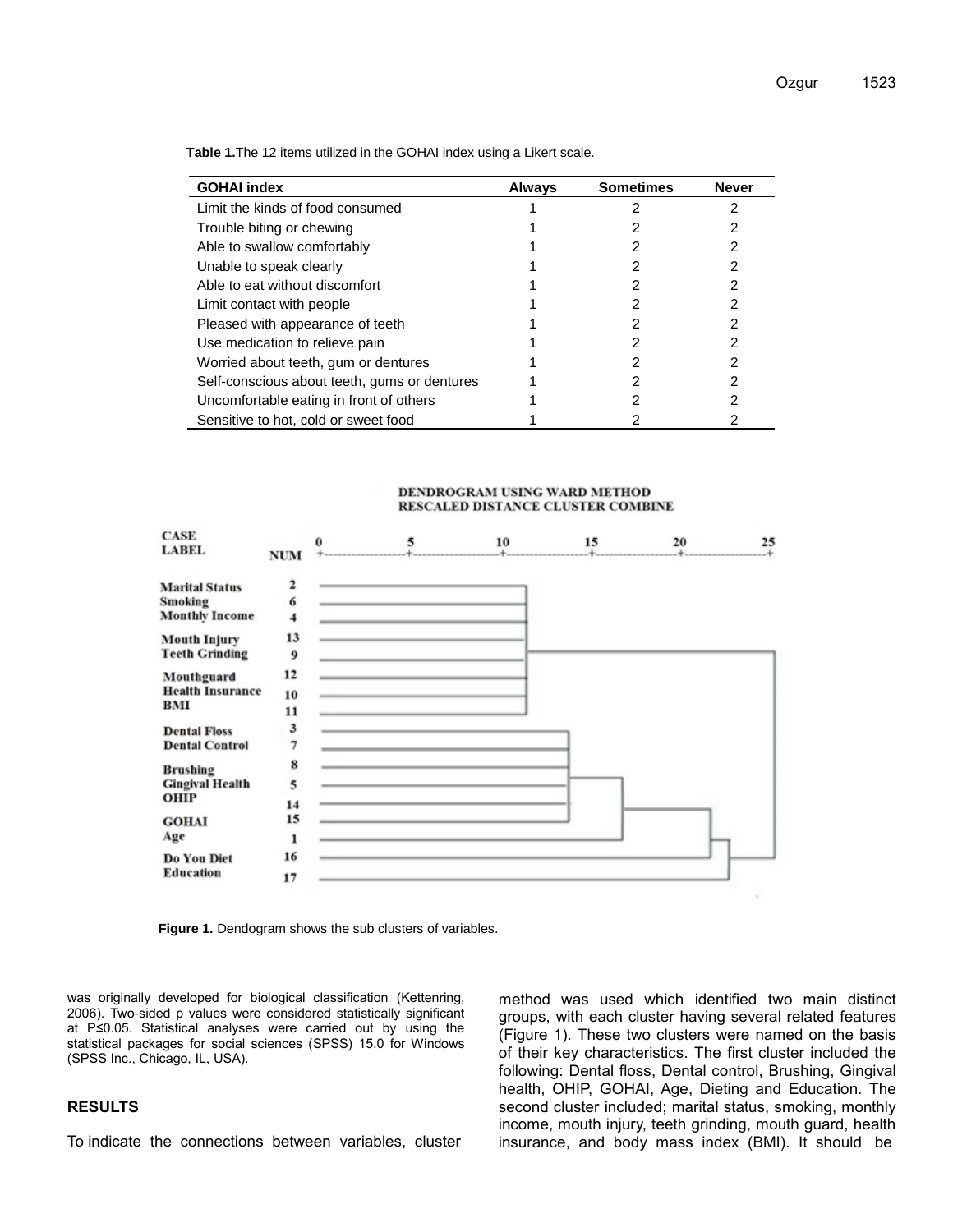**Table 2.** Descriptive statistics of OHIP, GOHAI index, age and BMI.

| Variable                             | Mean  | ±SD   | Min-Max     |
|--------------------------------------|-------|-------|-------------|
| Oral health impact profile           | 11.25 | 3.553 | 3.00-21.00  |
| General oral health assessment index | 8.381 | 3.988 | 1.00-19.00  |
| Age                                  | 18.96 | 3.731 | 15.00-39.00 |
| <b>BMI</b>                           | 23.95 | 20.21 | 17.28-220.2 |

**Table 3.** The frequencies of marital status.

| Variable | <b>Frequency</b> | Percentage |
|----------|------------------|------------|
| Single   | 93               | 95.9       |
| Married  |                  | 4.1        |
| Total    | 97               | 100.0      |

# **Table 4.** The distribution of educational status.

| Variable          | Frequency | Percentage  |
|-------------------|-----------|-------------|
| High School       | 64        | 66.0        |
| Undergraduate     | 32        | 33.0        |
| Master of science |           | 1. $\Omega$ |
| Total             | 97        | 100.0       |

#### **Table 5.** The distribution of monthly income.

| Variable     | <b>Frequency</b> | Percentage |
|--------------|------------------|------------|
| ≤1000 TL     | 50               | 51.5       |
| 1001-2000 TL | 21               | 21.6       |
| 2001-3000 TL | 10               | 10.3       |
| 3001-4000 TL | 8                | 8.2        |
| 4001-5000 TL | 3                | 3.1        |
| ≥5001        | 5                | 5.2        |
| Total        | 97               | 100.0      |

| Variable       | <b>Frequency</b> | Percentage |
|----------------|------------------|------------|
| Non-smokers    | 91               | 93.8       |
| <b>Smokers</b> | 6                | 6.2        |
| Total          | 97               | 100 O      |

noted that dental control, brushing, gingival health, age and education variables was clustered with OHIP and GOHAI sub cluster. The horizontal axis of the dendrogram represents the distance or dissimilarity

**Table 7.** The answer of "Overall, how would you rate the health of your teeth and gum?"

| Variable  | <b>Frequency</b> | Percentage |
|-----------|------------------|------------|
| Excellent | 9                | 9.3        |
| Very good | 23               | 23.7       |
| Good      | 46               | 47.4       |
| Fair      | 16               | 16.5       |
| Bad       | 3                | 3.1        |
| Total     | 97               | 100.0      |

#### **Table 8.** The answer of "Do you diet?"

| <b>Variable</b> | <b>Frequency</b> | Percentage |
|-----------------|------------------|------------|
| Never           | 5                | 5.2        |
| Sometimes       | 35               | 36.1       |
| I usually do    | 45               | 46.3       |
| I often         | 10               | 10.3       |
| I'm constantly  | 2                | 2.1        |
| Total           | 97               | 100.0      |

between clusters. It has been found that this sub cluster was found to be closer in distance. While rescaled distance cluster combine of the second sub cluster was close to 25, the distance of second cluster was over 10 at the horizontal scale of Dendrogram as shown in Figure 1. Descriptive statistics, mean, standard deviation, min and max values were calculated and presented in Table 2. The frequencies of the variables are presented in Tables 3 to 13.

# **DISCUSSION**

As a results of hierarchical cluster method; dental floss, dental control, brushing, gingival health, age, dieting and education variables were more related with OHIP and GOHAI indexes that all together built a same sub set (cluster). Oral health impact profile is also known as the OHIP-14 questionnaire includes 14 functional and psychosocial impacts that individuals have experienced in the previous year as a result of problems with their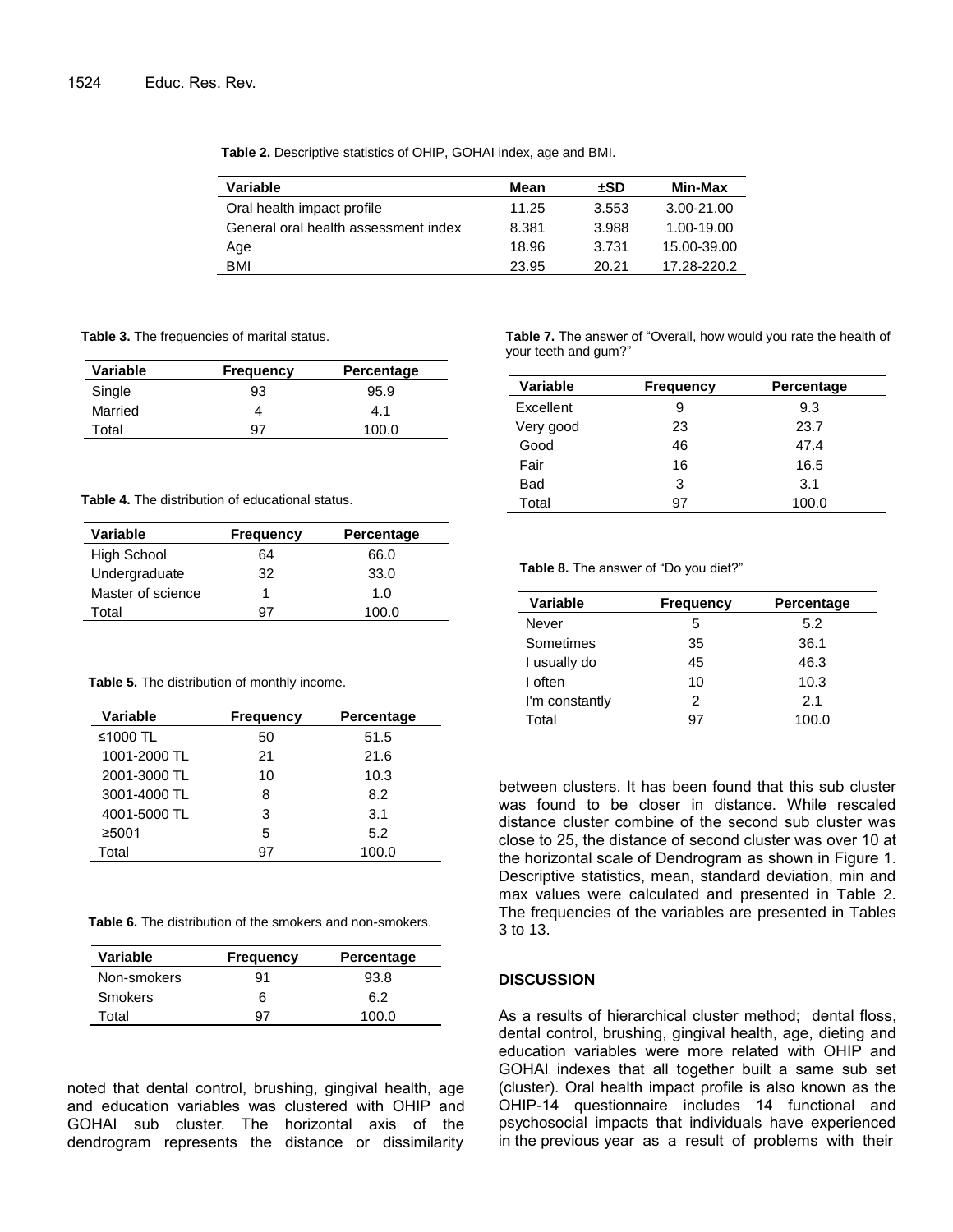**Table 9.** The answer of "Do you grind your teeth".

| Variable   | Frequency | Percentage  |
|------------|-----------|-------------|
| Sometimes  | 62        | 63.9        |
| Often      | 12        | 12.4        |
| Very often |           | 1. $\Omega$ |
| Always     | 22.       | 22.7        |
| Total      | 97        | 100.0       |

**Table 10.** The answer of "How often do you go to the dentist?"

| Variable            | Frequency | Percentage |
|---------------------|-----------|------------|
| I don't             | 19        | 19.6       |
| Only when necessary | 57        | 58.8       |
| Every six months    | 15        | 15.5       |
| Once a year         | 6         | 6.2        |
| Total               | 97        | 100.0      |

**Table 11.** The answer of "How often do you brush your teeth?"

| Variable        | <b>Frequency</b> | Percentage |
|-----------------|------------------|------------|
| I don't         |                  | 1.0        |
| Once a day      | 34               | 35.1       |
| Two times a day | 51               | 52.6       |
| Not regularly   | 11               | 11.3       |
| Total           | 97               | 100.0      |

**Table 12.** The answer of "Do you use dental floss or any other device to clean between your teeth?"

| Variable         | <b>Frequency</b> | Percentage |
|------------------|------------------|------------|
| I Don't          | 42               | 43.3       |
| Dental floss     | 12               | 124        |
| <b>Toothpick</b> | 43               | 44.3       |
| Total            | 97               | 100.0      |

**Table 13.** The answer of "Do you have any oral or maxillofacial area injuries?

| Variable | <b>Frequency</b> | Percentage |
|----------|------------------|------------|
| No       | 81               | 83.5       |
| Yes      | 16               | 16.5       |
| Total    | 97               | 100.0      |

teeth, mouth or dentures. It is concluded that the higher the total score, the more severe the problem and the lower the quality of life (Basol et al., 2014).

GOHAI, developed by Atchison and Dolan in 1990 was based on the following expression; oral-dental health can be measured through self-examination, oral-dental health changes from one to another, and this changing can be evidenced through the use of measurements based on the individual's self-perception, and self-perception has been determined as an oral dental health. GOHAI is based on a 12 item questionnaire with Likert-type responses (Montoya et al., 2008).

The GOHAI mean and standard deviation score was 8.381±3.988, indicating a low self-perception of oral health by the allocated sample. The maximum value was 19 points, and the minimum value was 1 point. The OHIP mean and standard deviation score was 11.25±3.553, indicating a low self-perception of oral health by the allocated sample. The maximum value was 21 points, and the minimum value was 3 points. OHIP shows low scores based on these results. It should be remembered that the higher the total score, the more severe the problem and the lower the quality of life.

According to the first sub cluster; dental floss, dental control, brushing, gingival health, age, dieting and education was found significantly related with these two indexes. The ratios of these variables were as follows: dental floss; 56.7%, dental control; 80.4%, brushing; 99%, gingival health; 96.9%, dieting; 94.8%, education 100% and the mean age was 18.96±3.731. These results indicate positive correlations among GOHAI and OHIP indexes and positive results for elite athletes included to the current study.

Oral hygiene means to keep the mouth and teeth clean to prevent dental problems. Not provide oral hygiene and not brushing teeth significantly increases oral bacteria in the saliva. In this case, saliva increases the concentration of bacteria (Langmore et al., 1998). Inflammation of the gums is induced by bacterial plaque (Shay, 2002). Infection process impairs oral hygiene. It does cause gingivitis and tooth decay (Kornman et al., 2000). As a result, evidence of this can be seen clinically with changes in tissue color from pink to red, swelling, and bleeding starts (Armitage, 2003).

Elite athletes were included in the current study were dieting with 94.8% ratio. According to the outcomes of Carole and Palmer (2009), nutritional status and dietary habits can affect and be affected by oral conditions. Addition to that, diet and nutritional factors can play important roles in oral health and disease. Especially, elite athletes also need to be aware of their nutritional goals and their meals should be checked by a dietician (Maughan et al., 2011). Epidemiological studies have shown that individuals with little or no education have much worse dental health than those with well education (Chen et al., 1997). To maintain oral and dental health routine professional care, patient education, environmental hygiene and nutrition education is required (Baker et al., 2010; Yu et al., 2001).